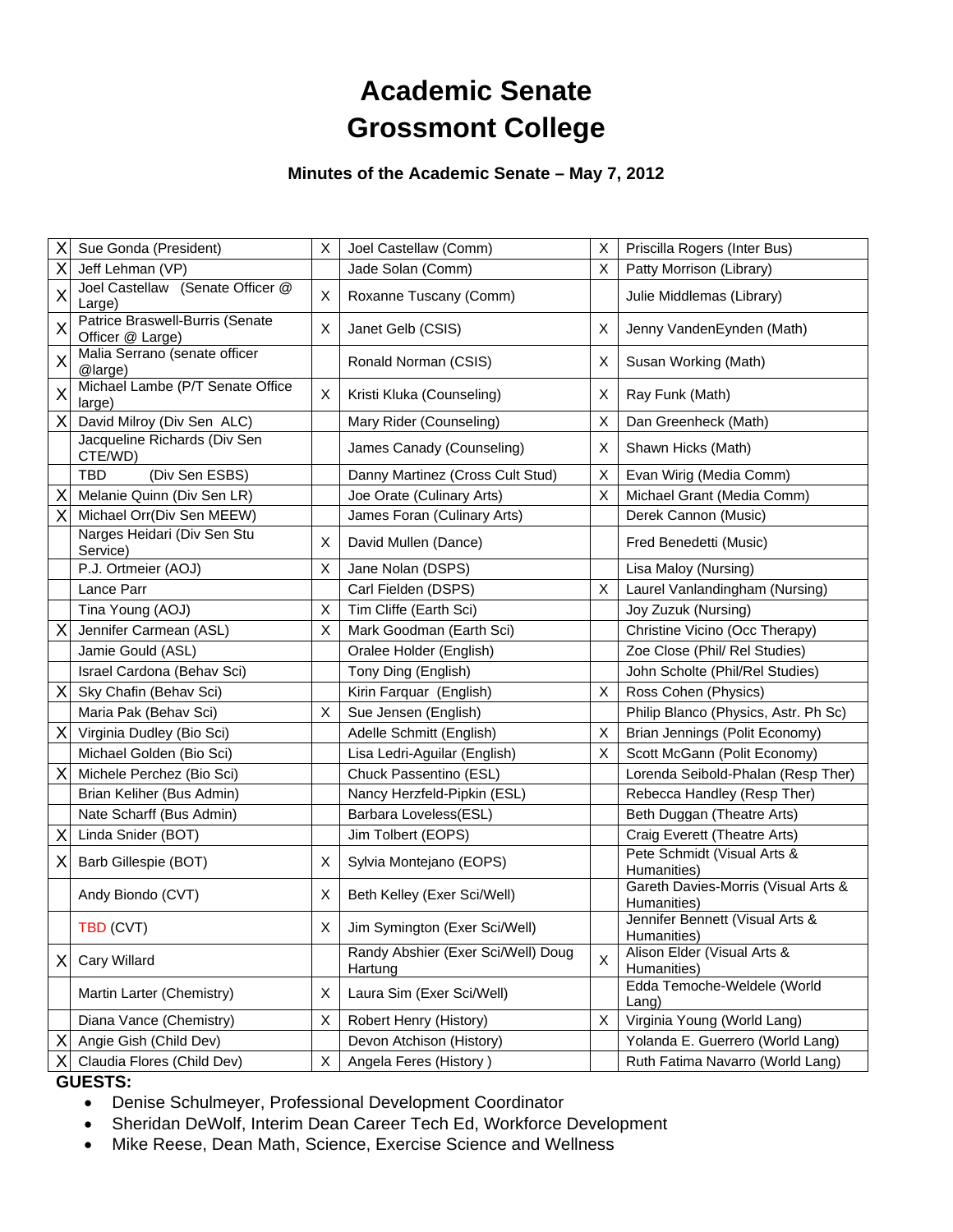# **I. CALL TO ORDER (11:05)**

# **A. Public Comment**

**Sheridan DeWolf:** Sheridan wanted the faculty to be aware that the County Probation Department is accepting donations of books to establish a library at Juvenile Hall. They are requesting all types of books from textbooks to non-fiction and for reading levels ages 10-18. Sheridan asked that any donations be brought to the Dean's offices by June 7 and if anyone had questions to please contact her.

# **B. Approval of Agenda**

A motion was made to approve the day's agenda. **M/S/U** Wirig/Lambe

**C. Approval of Minutes from April 30, 2012. M/S/U** Morrison/Serrano

# **II. PRESIDENT'S REPORT – Sue Gonda**

Sue reported on the following items:

- Re: Previous concerns about hiring Rocky Young: she noted he is an expert on allocation formulas. He met with small groups at GC & CC to gather information about problems with the allocation formula and the needs of the colleges. He then attended the Planning & Resources Council and showed that he clearly understood the issues in this District and Grossmont's concerns. Senators who were there confirmed that after just one day he had absorbed the concerns and connected with GC issues; he has insight at both the state and college levels regarding funding; seemed unbiased and balanced; informed on the "tricks" in funding going on around the state.
- Notes from Jeff Waller's Curriculum Committee update regarding Alignment issues: GC is and Cuyamaca have been working on alignment issues and have a process in place for curriculum changes; an alignment committee (subgroup of District Coordinating Educational Council-DCEC) is "cleaning" up the process and documents that go along with it. Curricunet will also help extend the communication process between colleges and departments.
- Sue shared another video from the joint effort of the History Department and Media Communications students: "What is great about working at Grossmont College."
- Faculty are needed for Commencement; Thursday, May 31, 2012, 5:30pm Main Quad. Regalia can be ordered in the Bookstore.
- Discussions will begin within Departments in the Fall regarding cross discipline co-reqs. She encouraged faculty to begin thinking about courses they believe could use a reading/writing/math prerequisite. A process and worksheet is being developed to facilitate conversation, and the Curriculum Committees will be approving that process in the fall.
- GC is looking for nominees for the Distinguished Faculty Award.
- A task force is forming to re-visit having a food Co-op on campus. If anyone is interested in serving contact Sue.
- Collegewide Planning Forum: Note who participated and the prioritized goals for the college (attached) STRATEGIC PLAN GOALS PRIORITIZED FOR 2013-14: Goal 3: Provide an exceptional learning environment to promote student success Goal 2: Respond to changing community needs Goal 6: Promote institutional effectiveness Goal 9: Enhance workforce preparedness
- Elections for Part-Time Divisional Senators would take place in the Fall during Division Meetings.
- Welcomed Oralee back to campus.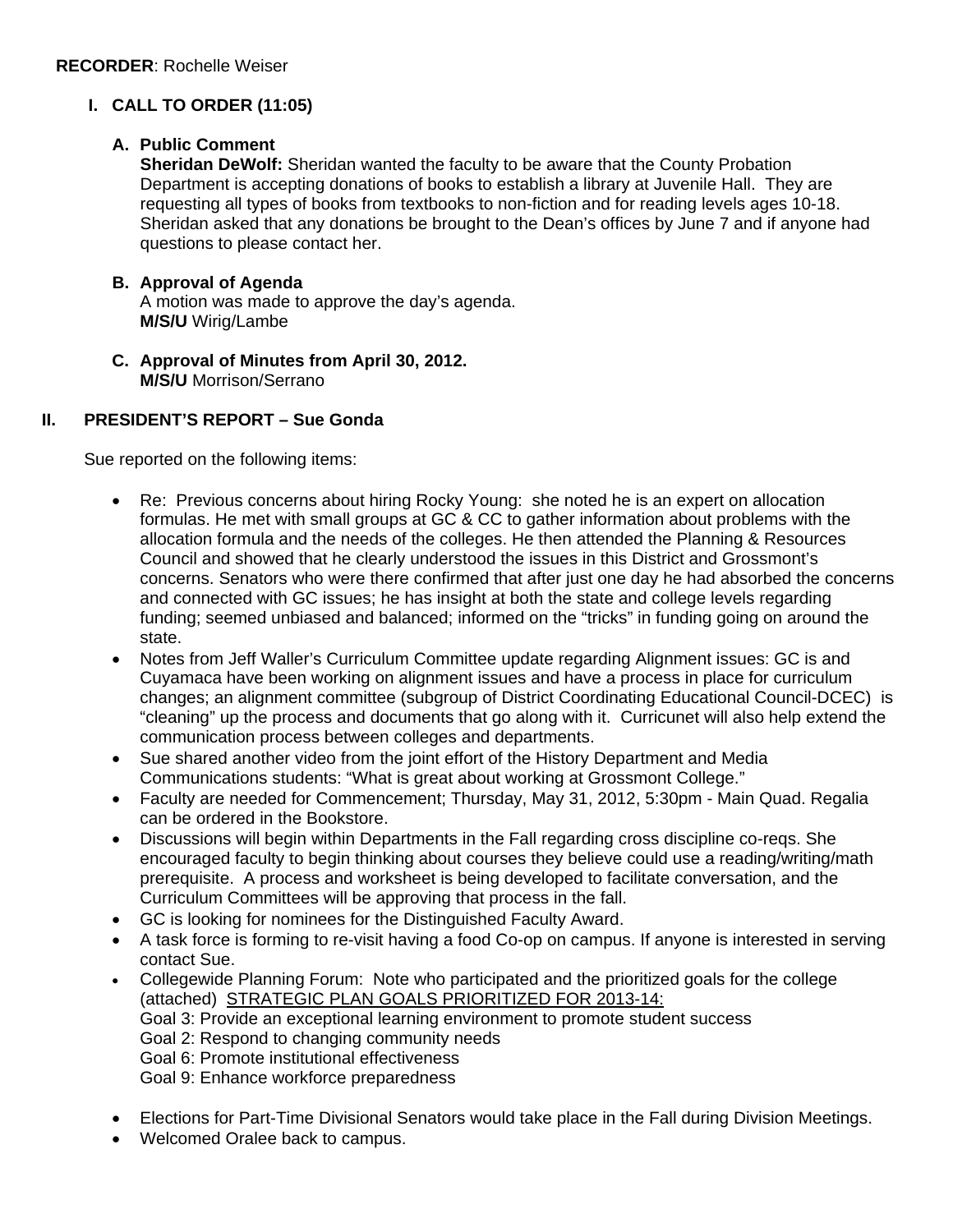# **III. COMMITTEES**

## **A. Student Success-Sue Jensen**

Sue reviewed the history of the Student Success Committee: formed in 2008, committee members, and noted that the core participants are faculty. The mission of the Committee came from the Basic Skills Initiative, a funded program from the State: to pilot programs to help students succeed, collect data on what programs are working, and create scalable models (increase number of students served as funding is available). Funding this year had been reduced from previous years and there was no indication that we will would receive funding for next year from the state. Sue reported how programs have been chosen and developed: faculty submit program proposals, the Committee approved them, and they were piloted. Then data has been collected to determine how well they are working and if the financial investment can be expanded. The goal is to find programs that help the greatest number of students achieve success. The committee identified continuing faculty development as critical to student success. Professional development initiatives have included: Summer Institute (to be held again this summer); Faculty Inquiry Groups, focusing on why different student groups/populations succeed; and supporting faculty to attend disciplinespecific seminars, something that was not as robust this year due to reduced funding.

The grant through our collaboration with Kingsborough College (Brooklyn NY) has helped GC develop our "Freshman Academy." This is our new program designed to increase the retention and success of first-year students. Tate Hurvitz and Natalie Ray will give further details on the program in their report.

Sue Gonda presented Sue Jenson with a Certificate of Appreciation for her efforts on the Student Success Committee and all her years leading Project Success.

## **B. Technology for Teaching and Learning Committee-Angela Feres**

Angela reported the committee had been working on developing Plans and allocating the funds that were set aside for technology. Some of the items the committee was able to provide: 100 faculty/staff computers, wall mounted screens for classrooms, 3 laptops available for faculty/staff to check out, various recorders-DVRs, digital cameras available for faculty/staff to check out.

Some of the other areas the committee worked on were:

- Developed GC "Technology Plan"-- to be used as a quide as the college moves forward. It will be reviewed, updated and evaluated on an annual basis.
- The DE Subcommittee worked on: "Regular and Effective Contact Policy for Online Teaching," "Tools and Techniques for Online Teaching" and the "Distance Education Plan."
- Made recommendations for improving Blackboard.
- Professional Development for online teaching: *Teaching an Online Class*, to be taught online June 4-July 13. The course will include pedagogy on online teaching practices and information on Title V requirements for online teaching.
- Worked on the development of the **GCCCD Online Success website**.
- Coordinated the Tech Showcase on campus--representatives from Apple and Microsoft were available and held small seminars on various new technologies.
- The Classroom Clickers Task Force will be presenting demonstrations on new clickers during Fall Flexweek.

Angela reported on changes to the committee composition: CATL Coordinator was removed and the Professional Development Coordinator was added; the LTRC Representative and Counseling Representative were combined into 1 representative to ease the burden on those departments.

# **IV. ACTION ITEMS**

# **A. Distance Ed Plan- Janet Gelb & Kerry Kilber**

Kerry reviewed the changes that had been made to the Distance Ed Plan.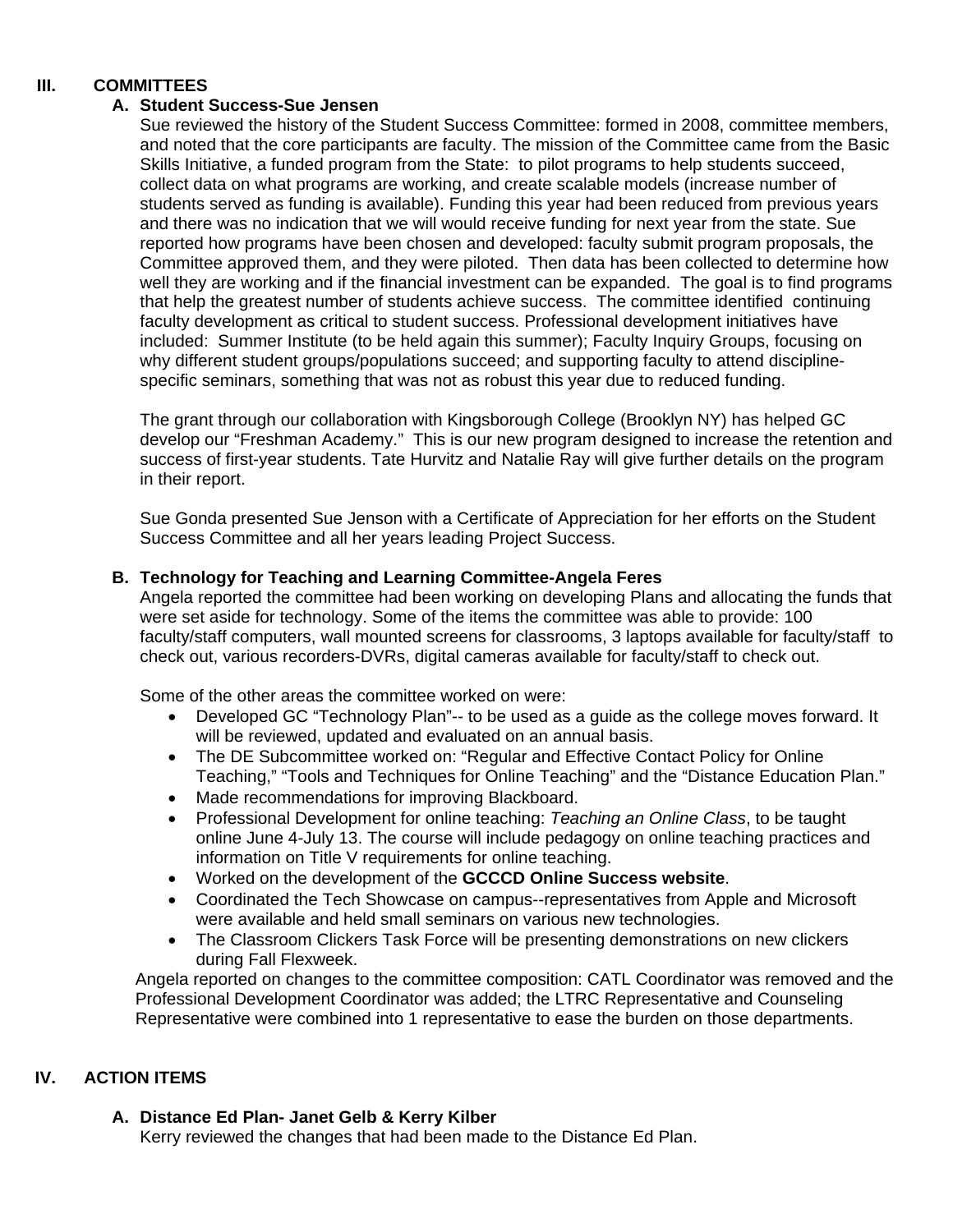A motion was made to approve the Distance Ed Plan. M/S/U VandenEynden/Braswell-Burris

Kerry noted that it was still yet to be determined if the Distance Ed Plan would be integrated into the Technology Plan or remain separate. But either way, no changes will be made to this document.

**B. New and Revised Board Policies and Administrative Procedures**  Sue listed the BP/AP's for approval: **BP/AP 4020 Program, Curriculum & Course Development BP/AP 4102 Occupational/Vocational Technical Programs BP/AP 4105 Distance Education BP/AP 5010 Admissions and Concurrent Enrollment BP/AP 5500 Standards of Student Conduct** Sue asked for a motion to approve the BP/AP's. M/S/U Willard/Dudley

# **V. INFORMATION ITEMS**

**A. Freshman Academy (Formerly called First Year Experience)-Tate Hurvitz, Natalie Ray** Tate reported that the Freshman Academy was the result of the work that came out of the Kingsborough College collaboration Grant. The program will help students identify pathways of interest and create learning communities. As a cohort, they will attend linked courses that are contextualized around these pathways. The Academy also provides an opportunity for Community Service Learning, where the students will be able to gain first-hand experience in the area in which they are interested and determine if they wish to stay in that field of studies or not. [**ADDENDUM:** Since more students coming to GC test into English 98, the cohorts will be drawn from those students assessing into that level who participated in the Early Admissions Opportunity (EAO)—a series full matriculation events hosted on Saturdays this Spring.]

From the brochure/website: "The Freshman Academy offers students the opportunity to be a part of a **rigorous** and **supportive** academic environment. Our focus on building students' connection to each other, to their instructors and to the college is based on coordinating several of the very **best practices** from around the campus. These are practices which are proven to improve student learning."

"In order to be eligible for this program, students must attend one of the Early Admissions Opportunity (EAO) events, and they must be graduating high school seniors. Students who choose to participate in this program, and who complete their first semester, will be offered **priority registration** for both the Fall and Spring semesters of their first year."

Tate reviewed the five cohort programs available for the fall. Each cohort pathway contains a transferable "degree" course that will be linked and contextualized around the English reading and writing courses, along with a new counseling course created for the program. The cohorts are:

- CD 125 Child Growth/Development,
- Soc 114-Minority Group Relations
- AOJ 110 Admin of Justice
- Comm 122-Public Speaking
- An Allied Health Professions cohort will take Math 090 Elementary Algebra, and the Math & English classes will be taught with examples from health professions.

The program will serve 140 students for Fall 2012; with the goal to scale up and serve as many students as possible in the future. Student data will track success and retention rates. In order to participate in the program students need to be fully matriculated by attending orientation, assessment and a counseling appt.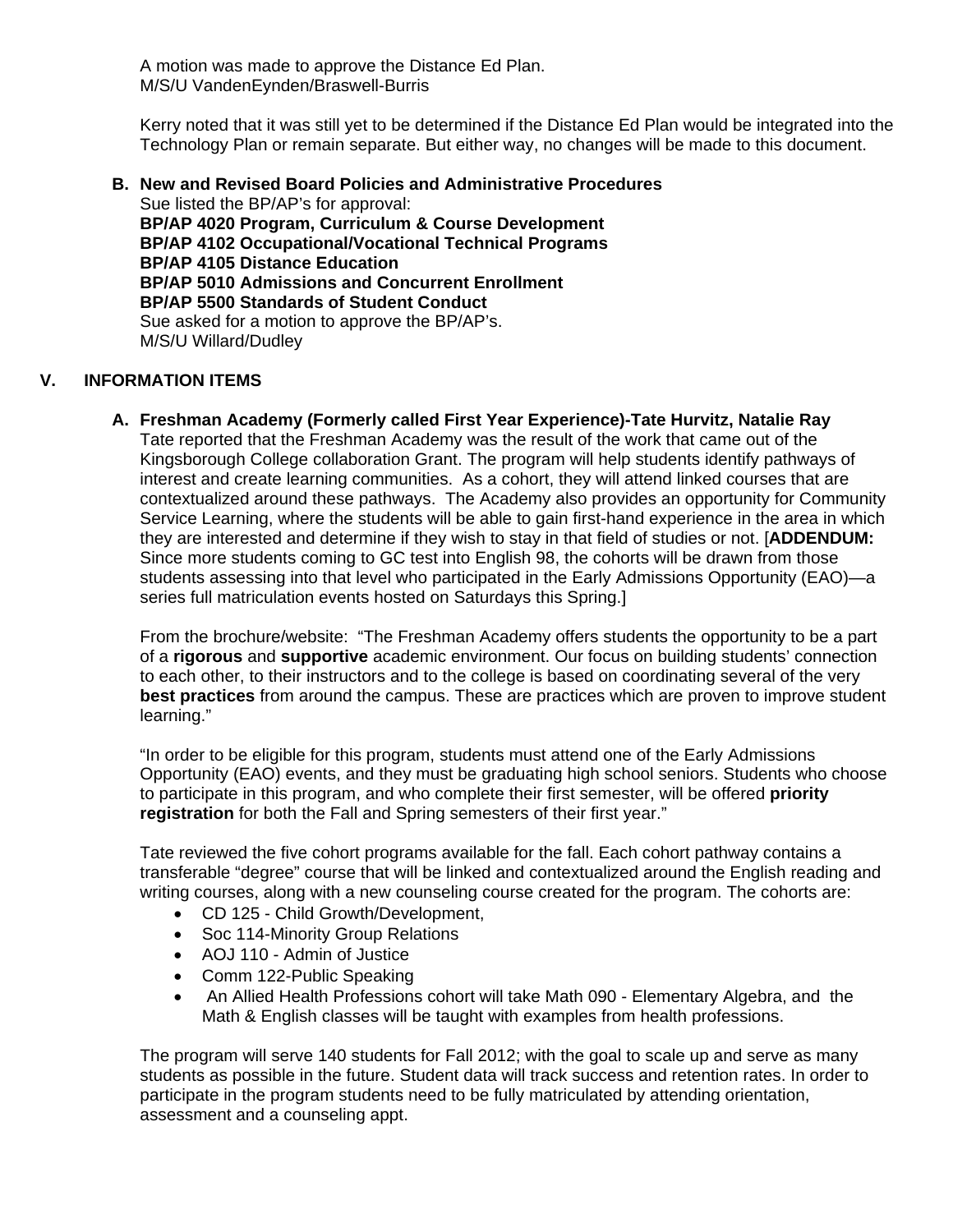More information: Help for Students" section on the GC website: http://www.grossmont.edu/freshmanacademy/

## Meeting Adjourned at 12:10 pm Next meeting is scheduled for Fall Flexweek , August 16 at Griffin Gate 10:00-12:00pm.

The Academic Senate minutes are recorded and published in summary form. Readers of these minutes must understand that recorded comments in these minutes do not represent the official position of the Academic Senate. The Academic Senate expresses its official positions only through votes noted under "Action."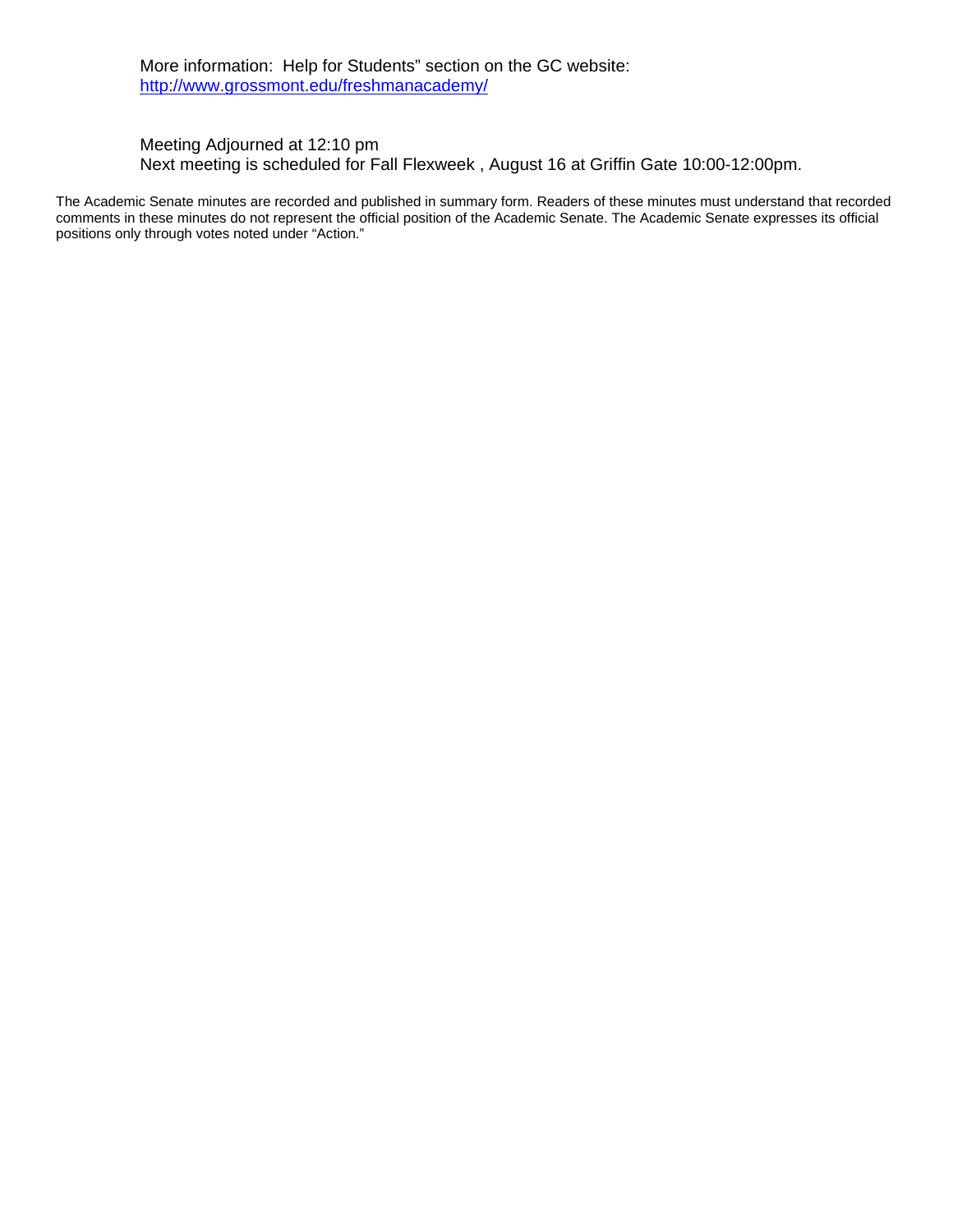### COLLEGE PLANNING FORUM – Brief Summary MARCH 23, 2012

PRESENT: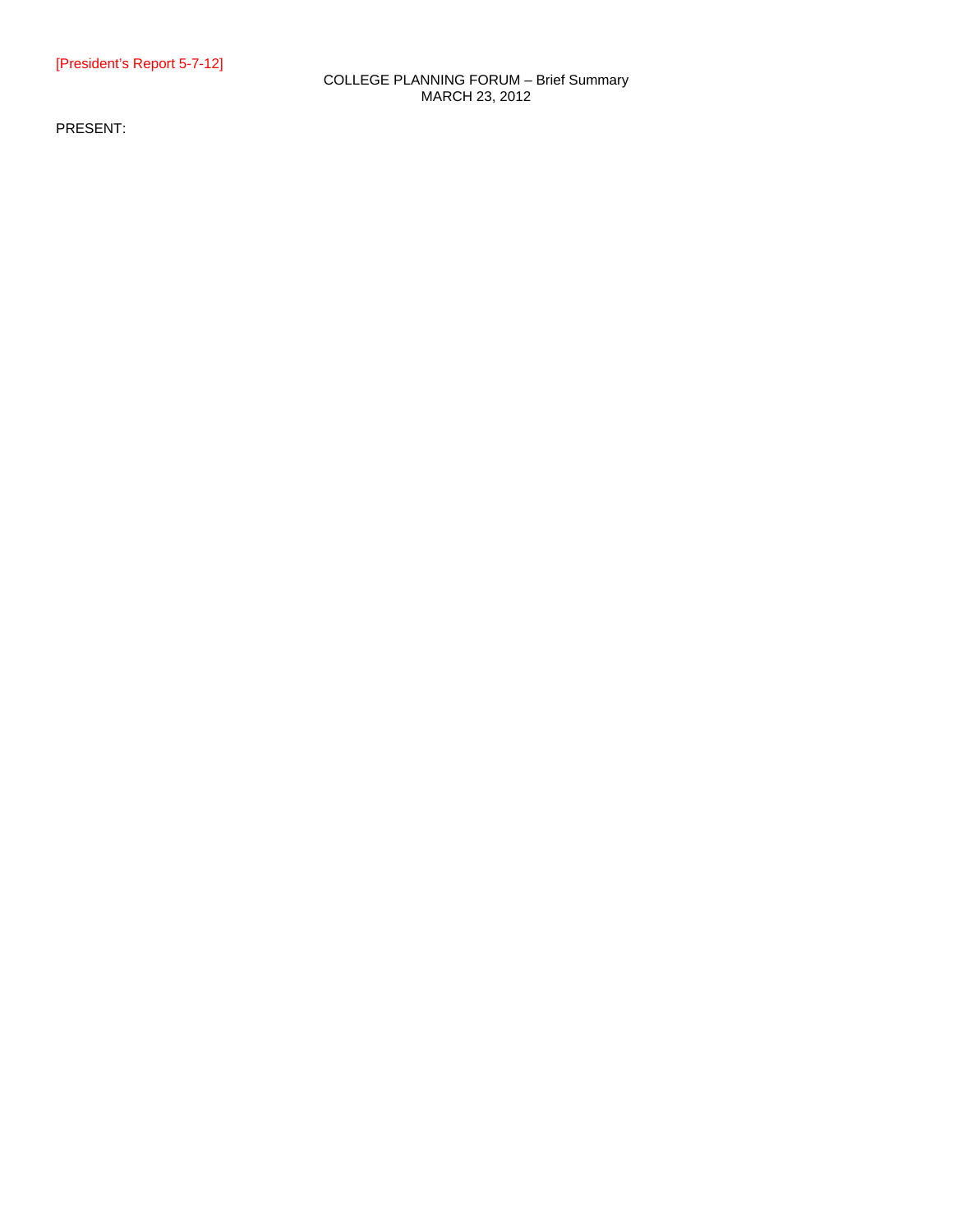Anita Martinez Barb Blanchard Barb Loveless Bonnie Schmiege Cheryl Anne Phillips Chris Hill Chris Rodgers Claudia Flores Corey Manchester Dee Murdock Diane Glow Dylan Keeling Jeff Lehman Jenny VandenEynden Jim Spillers Joe Balestreri Kerry Kilber Kristi Kluka Kurt Brauer Leonor Perez Lynnette Wilson Mary Eden Micah Jendian Michael Bardendse Michael Lambe Mike Reese Nancy Herzfeld Pipkin Nick Montez Pat Murray Rick Griffin Sara Glasgow Selam G Shirley Pereira Steve Baker Steve Davis Sue Gonda Sunny Cooke Tim Flood Walter Sachau Zoe Close

GOALS REVIEWED:

Goal 2: Respond to changing community needs

Goal 3: Provide an exceptional learning environment to promote student success

Goal 4: Promote student success for historically underserved populations

Goal 5: Promote student success for historically underprepared populations

Goal 6: Promote institutional effectiveness

Goal 9: Enhance workforce preparedness

GOALS PRIORITIZED FOR 2013-14:

Goal 3: Provide an exceptional learning environment to promote student success

Goal 2: Respond to changing community needs

Goal 6: Promote institutional effectiveness

Goal 9: Enhance workforce preparedness

#### NEXT STEPS – REPORT OUT

After looking at data and the information from the Education Master Plan, discussions took place about the feedback the college received from the community, faculty, and students and about what we are able to do, given our current lack of funding. The following were a list of potential topics for the upcoming year.